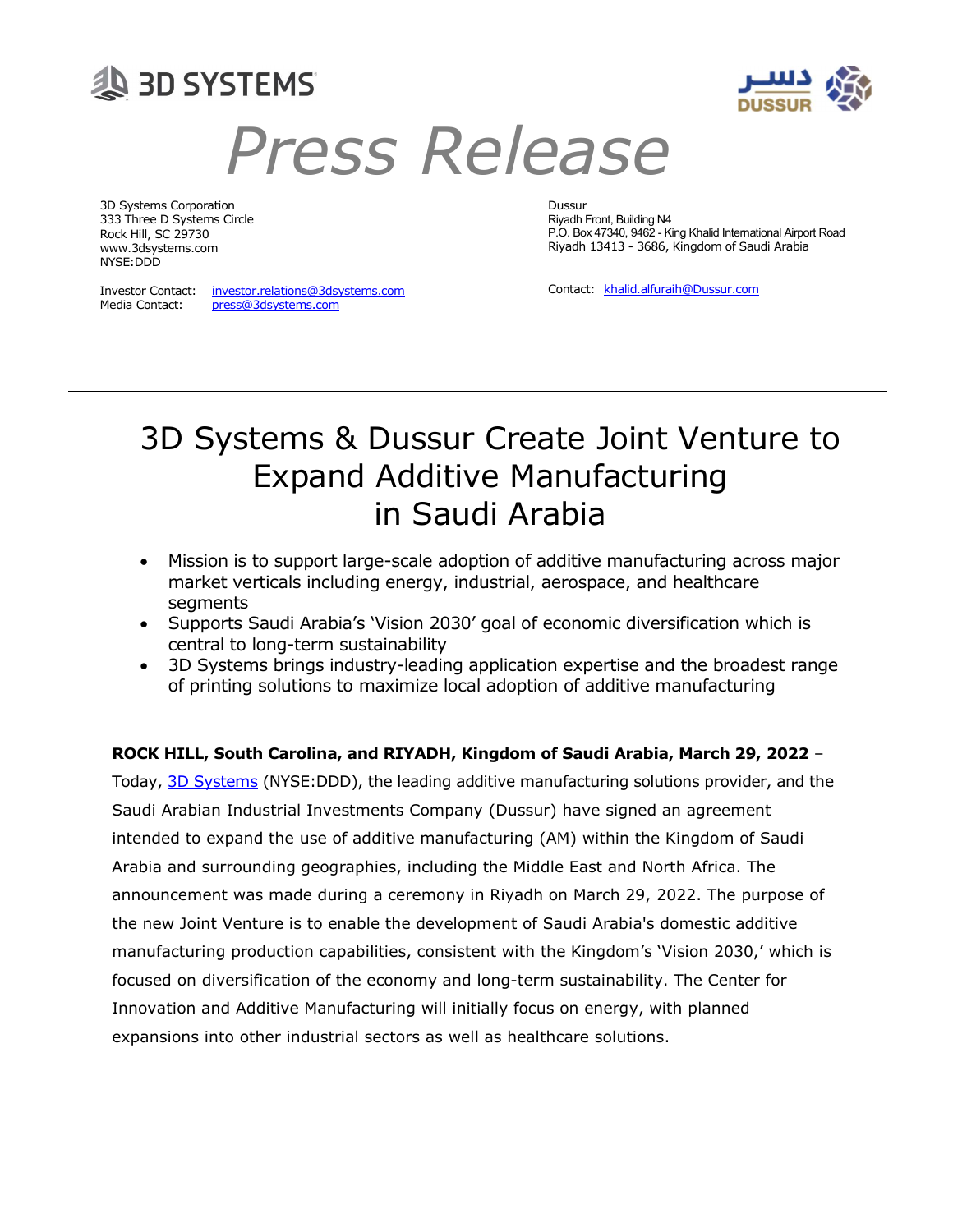#### 3D Systems Press Release **Page 2** and the system of the system of the system of the system of the system of the system of the system of the system of the system of the system of the system of the system of the system of th

Commenting on the new Joint Venture, Dr. Jeffery Graves, president and CEO, 3D Systems said, "Our partnership with Dussur will accelerate the adoption of additive manufacturing in the region, enabling diversification of the Saudi Arabian economy. While the energy segment will be one area of focus, a broad range of applications across industrial, aerospace, and healthcare segments will be addressed. We are excited about the partnership and believe it will provide a strong foundation within the Kingdom to expand local engineering and manufacturing and encourage green energy sources."

The joint venture follows a selection process in which 3D Systems was chosen due to its breadth of additive technology as well as depth of application expertise. Modeled upon 3D Systems' application development and advanced manufacturing sites located in Littleton, Colorado, and Leuven, Belgium, the new facility is expected to open in late 2022 and is meant to include a breadth of plastic and metal 3D printing technologies as well as 3D Systems application engineers who bring deep industry-specific expertise. The customer innovation and advanced application facility will benefit from the Kingdom's strategic geographic location at the crossroads of important international trade routes between three continents and represents another step to cement the Kingdom's position as a unique regional logistical hub for global seaborne trade.

"Establishing in Saudi Arabia the first Center for Innovation and Additive Manufacturing with a world-class player such as 3D Systems will unlock further localization initiatives across the supply chain," said Dr. Raed Al-Rayes, CEO, Dussur. "This partnership is linked to Dussur's mission to support the Kingdom's industrialization journey and localize disruptive technologies that will revolutionize the way we think of manufacturing. We are looking forward to commencing our work with 3D Systems to contribute to the security of supply in the region and build local capabilities for the jobs of the future."

#### Forward-Looking Statements

Certain statements made in this release that are not statements of historical or current facts are forward-looking statements within the meaning of the Private Securities Litigation Reform Act of 1995. Forward-looking statements involve known and unknown risks, uncertainties and other factors that may cause the actual results, performance or achievements of the company to be materially different from historical results or from any future results or projections expressed or implied by such forward-looking statements, including the ability of Dussur and 3D Systems to develop the joint venture as expected. In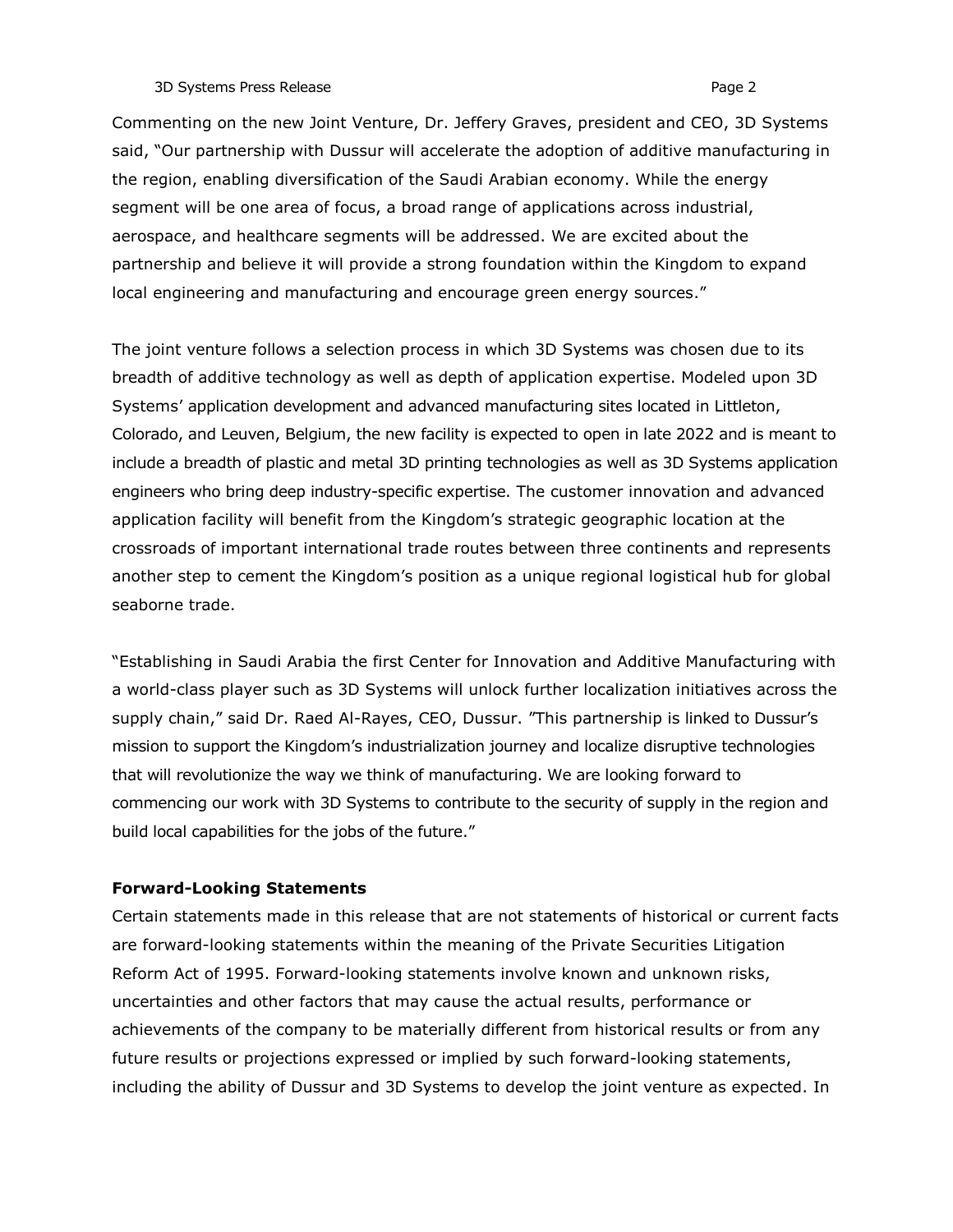#### 3D Systems Press Release **Page 3** and the system of the system of the system of the system of the system of the system of the system of the system of the system of the system of the system of the system of the system of th

many cases, forward-looking statements can be identified by terms such as "believes," "belief," "expects," "may," "will," "estimates," "intends," "anticipates" or "plans" or the negative of these terms or other comparable terminology. Forward-looking statements are based upon management's beliefs, assumptions, and current expectations and may include comments as to the company's beliefs and expectations as to future events and trends affecting its business and are necessarily subject to uncertainties, many of which are outside the control of the company. The factors described under the headings "Forward-Looking Statements" and "Risk Factors" in the company's periodic filings with the Securities and Exchange Commission, as well as other factors, could cause actual results to differ materially from those reflected or predicted in forward-looking statements. Although management believes that the expectations reflected in the forward-looking statements are reasonable, forward-looking statements are not, and should not be relied upon as a guarantee of future performance or results, nor will they necessarily prove to be accurate indications of the times at which such performance or results will be achieved. The forwardlooking statements included are made only as of the date of the statement. 3D Systems undertakes no obligation to update or revise any forward-looking statements made by management or on its behalf, whether as a result of future developments, subsequent events or circumstances or otherwise, except as required by law.

#### About 3D Systems

More than 30 years ago, 3D Systems brought the innovation of 3D printing to the manufacturing industry. Today, as the leading additive manufacturing solutions partner, we bring innovation, performance, and reliability to every interaction - empowering our customers to create products and business models never before possible. Thanks to our unique offering of hardware, software, materials, and services, each application-specific solution is powered by the expertise of our application engineers who collaborate with customers to transform how they deliver their products and services. 3D Systems' solutions address a variety of advanced applications in healthcare and industrial markets such as medical and dental, aerospace & defense, automotive, and durable goods. More information on the company is available at www.3dsystems.com.

### About Dussur

The Saudi Arabian Industrial Investments Company ("Dussur") – owned by Saudi Arabian Public Investment Fund, Saudi Aramco, and SABIC – is a strategic industrial investment firm that partners with world-class experts to form state-of-the-art joint ventures includes M&A in the